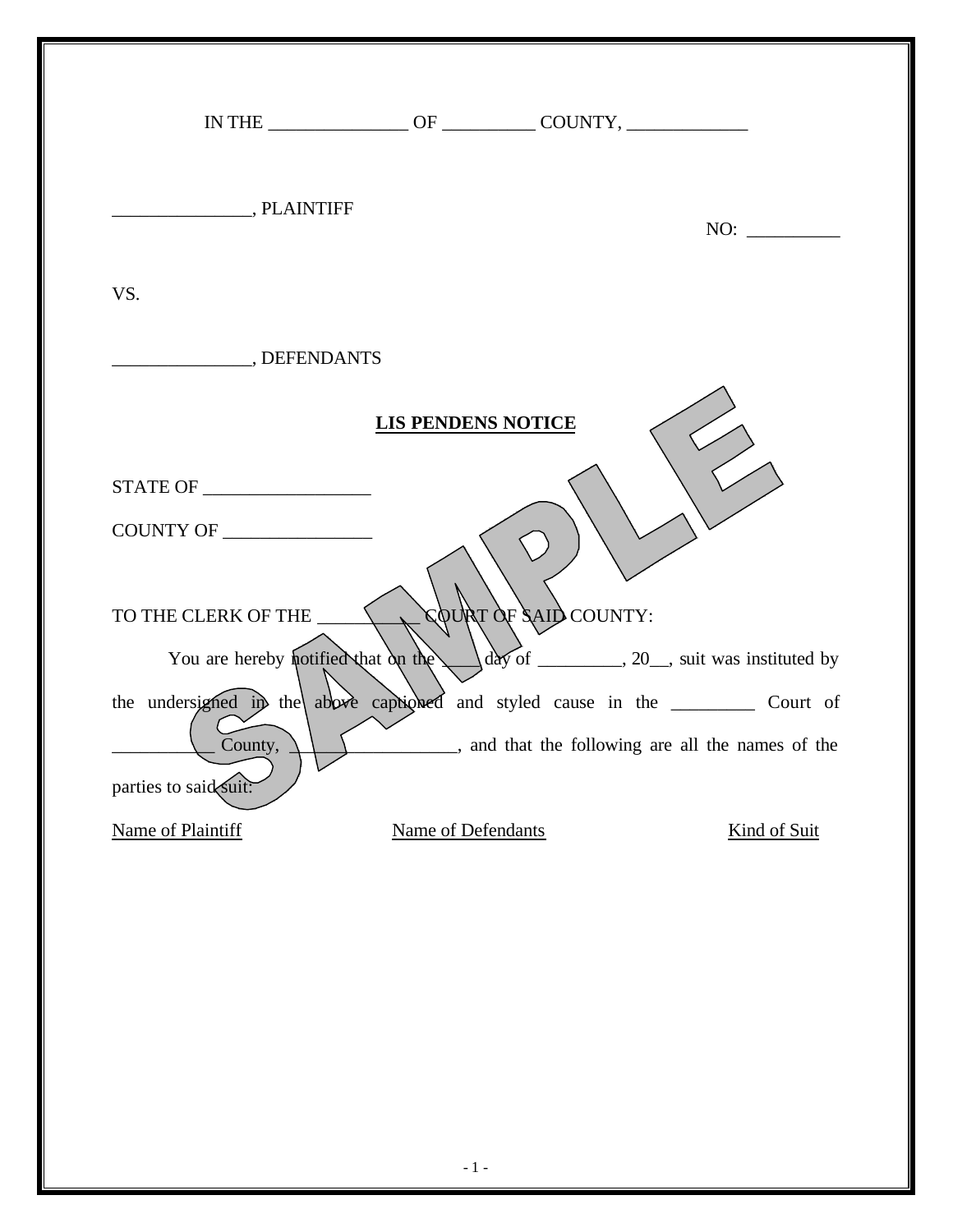The following described real estate situated in \_\_\_\_\_\_\_\_\_\_ County, \_\_\_\_\_\_\_\_\_\_\_\_\_\_ is involved in said suit, to-wit:

The nature of the lien, right or interest sought to be enforced is as follows: [Plaintiff] brings this action to confirm title, remove clouds from title and to compel Defendants to convey legal title to the above described mineral interest based on the fact that Plaintiff has paid to purchase said interest and the Defendants and/or their successors in interest have failed to convey the above described mineral interest and, therefore, Defendants hold the interest in trust for the benefit of the Plaintiff.]

WITNESS MY SIGNATURE this the  $\rule{1em}{0.15mm}$  day of  $\rule{1em}{0.15mm}$ , 20

Respectfully submitted,

 $\overline{\phantom{a}}$